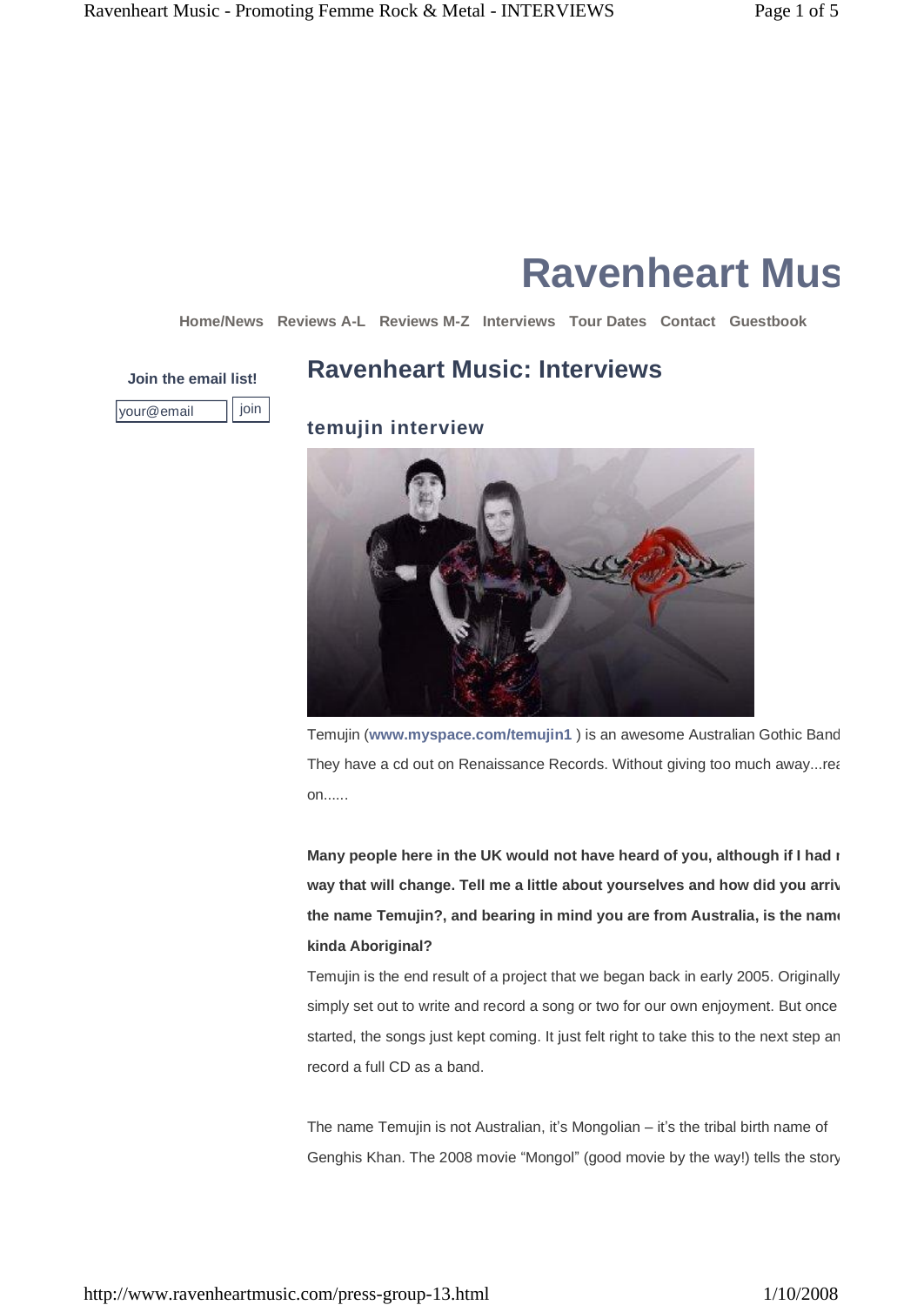Temujin's early years  $-$  if anyone is curious to know more about one of histories  $\alpha$ figures.

**Many people would not associate Australia with Gothic bands. What is the music** scene like in Australia, particularly the Gothic Scene and the Femme **& Metal scene in general?**

The world may not make the association, but that will hopefully change soon! The scene is changing fast. The past 12 to 18 months has seen a growing number of rock/metal/gothic bands with female members or singers. Overseas acts like Evanescence, Nightwish, Lacuna Coil and Leaves Eyes have toured and had suc here, and it's definitely having a 'filter down' effect. Our aim for 2009 is to be a (m part of this growing scene.

### **Have you or Kelly been involved with any other musical projects that you would care to perhaps let us in on?**

Kelly and I have vastly different backgrounds – I've been in numerous bands, mo metal, over a number of years. Lots of gigs, recorded a few albums. I played bass the original demo recordings for Australian Thrash Metal band 'Angel of Death' - 1 was a long time ago. For Kelly, Temujin is the first 'serious' musical endeavour.

### **Your debut cd '1000 Tears' is to my ears awesome. Can you tell me more about the songs on the record?**

Thanks Dave  $\ldots$  glad you like it! The 13 tracks are the result of about 2 and half y of writing and recording. We actually wrote about 25 songs, recorded about 20 of those, and mixed down 15. We then cut 2 tracks during the final mix and mastering sessions and ended up with the 13 songs that make up "1000 Tears". The oldest is (I think) the title track "1000 Tears", and we wrote "All of You" in a few days during the final recording sessions.

### **And do you have any faves? and by and large how would you describe your sound?**

Favourite tracks? It changes, but "Let You Go", "Haunted" and "Heart and Soul" are the tracks I find myself coming back to more often that the others. Of course, ther aren't any tracks that I dislike  $-$  after all, why would we release a track if we didn't enjoy it? As far as describing our sound, we are happy leaving that to others. We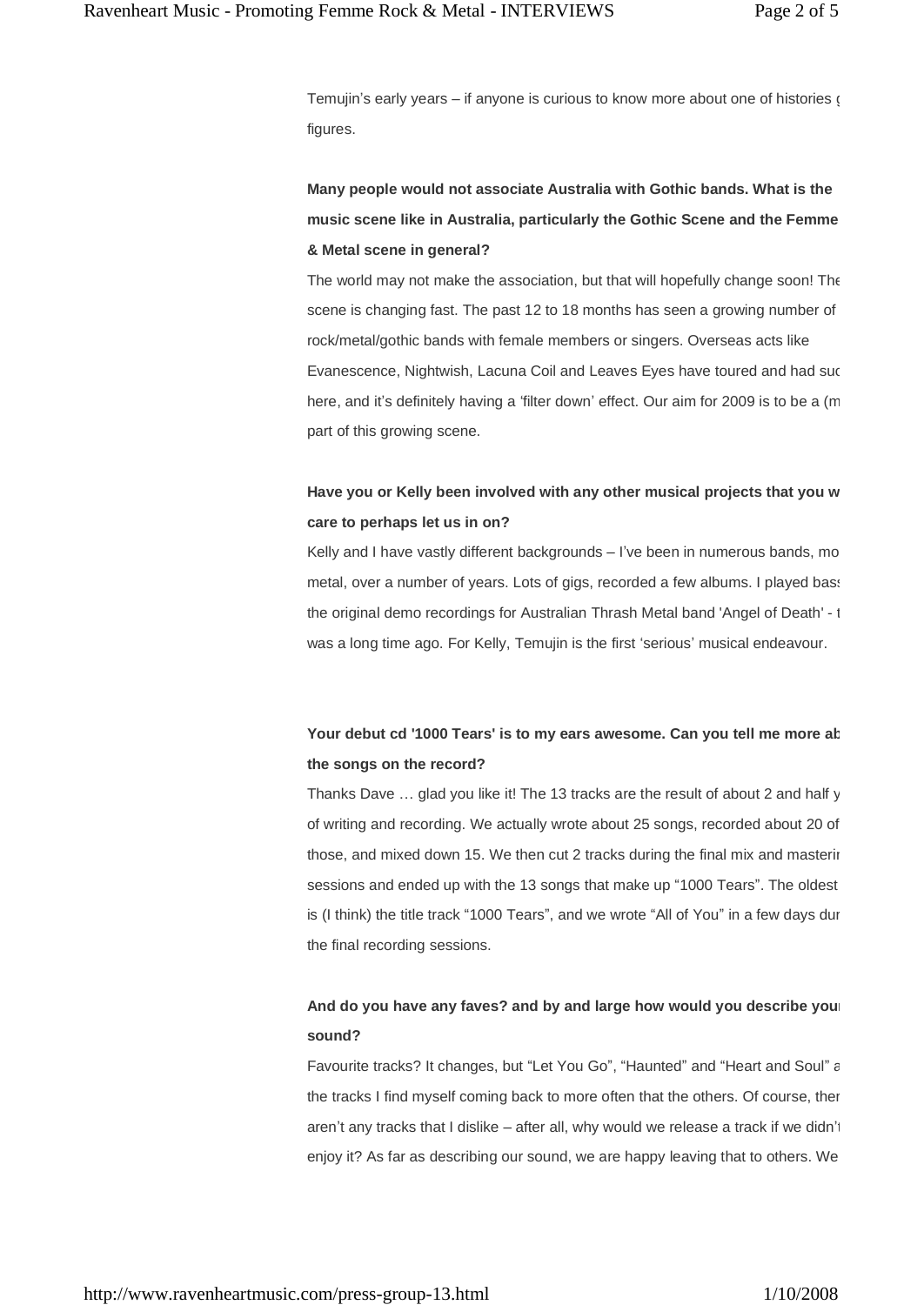really have a clear target in mind when we started this  $-$  just wrote what we wante and let the overall sound 'emerge' as we went along. Gothic Metal/Rock seems to label that both we and our fans are happy with, so that's the simple tag we most  $\epsilon$ use.

### **Bearing in mind your cd is independently produced, was the recording process simple or did itgive you major headaches?**

There's a reason why producers can command big dollars for their time  $-$  it can b painstakingly slow task to refine a sound. As an indie band, we have to find that balance between quality and cost, and self-producing certainly kept the "money" $\cdot$ down – but the "time" cost was pretty heavy! We've learned a lot from the recording "1000 Tears", but it certainly was a source of headaches!

#### **I understand that there may be a second cd.**

### **My motto is "If it ain't broken, why fix it?" So will the second cd follow a similar musical direction?**

I don't think there will be any major departures from the overall direction – keepin blend of heavy and clean quitars, and layering Kelly's distinctive vocals over the t always going to be at the core of what we do. But having said that, we think we h continued to grow as writers and performers, and that the new material will reflec We want to follow a similar path to the first  $CD -$  write more tracks that we need, refine and cut until we get the best track list possible.

**I** must congratulate you firstly on your recent deal with Renaissance, and K **recent** good news aswell. Will there be any plans to tour Temujin in due cou Thanks, it certainly has been a big year in 2008. We've had to push back our live into 2009 now, and bring forward the recording. We expect to be able to return to work early in 2009.

### **Having been an unsigned band and obviously with all the headaches of trying to get a deal, did the mood in the Temujin camp remain upbeat?**

Remaining 'upbeat' has never been a problem. We write and play because we er  $-$  really enjoy it. Anything and everything else that might happen is a bonus, so being signed or unsigned isn't central to the Temujin journey. That doesn't mean we are fighting for what we want though! Refuse to be Denied....